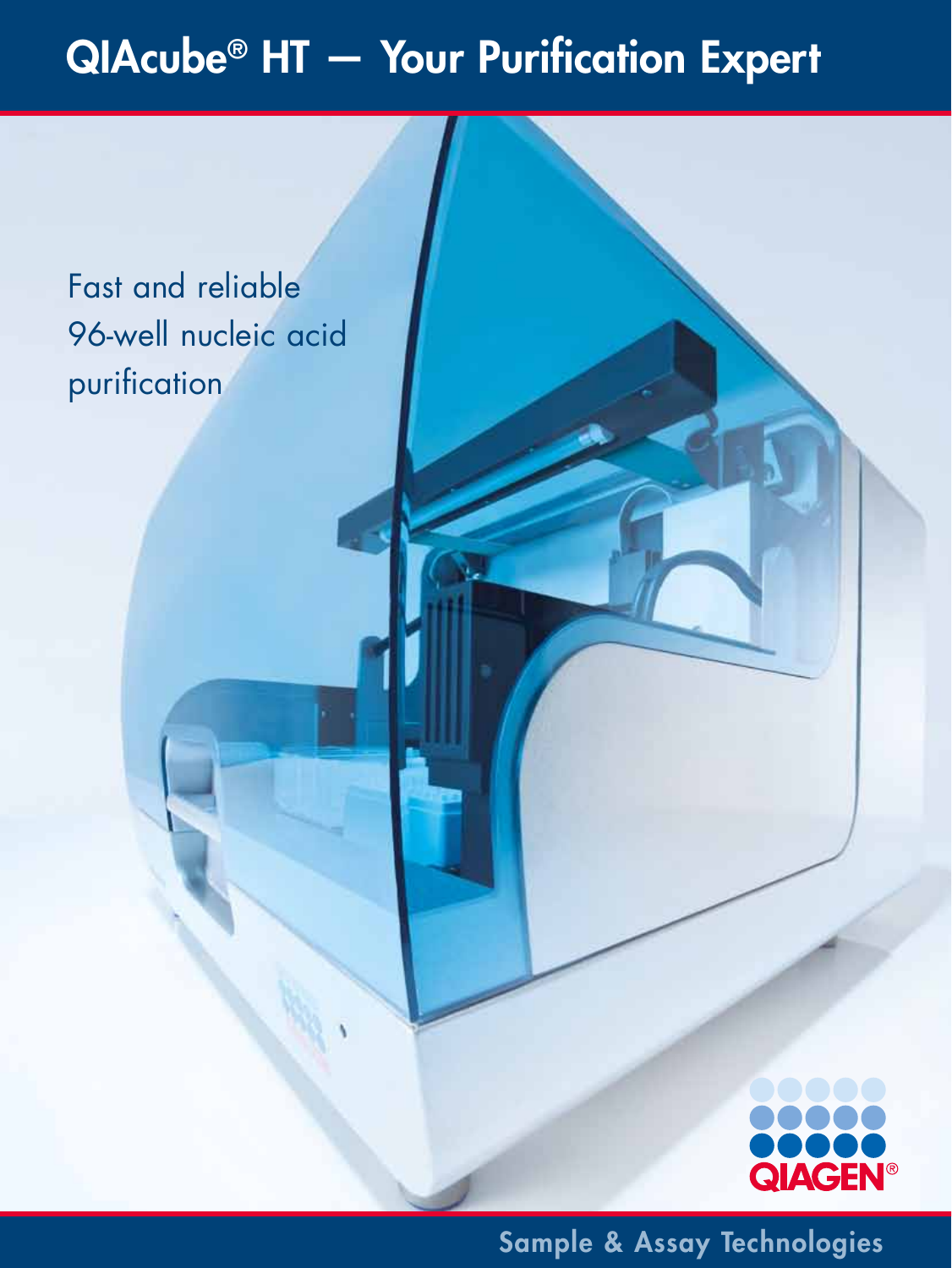

# Economical, high-throughput nucleic acid purification from virtually all sample types

QIAcube HT enables automated mid- to high-throughput nucleic acid purification in 96-well format using silica membrane technology. Users can quickly and easily purify DNA, RNA, and miRNA from almost any type of sample — including cells, tissues, and food material, as well as from bacteria and viruses in animal samples. Automated instrument protocols and dedicated QIAcube HT purification kits and plasticware increase reliability and convenience and save valuable time. The system provides the same high-quality results as other trusted QIAGEN purification technologies.



### QIAcube HT features and benefits:

- Reliable nucleic acid extraction from virtually any sample type
- Cost and time savings with dedicated purification kits
- Intuitive software for easy data management and documentation
- Designed to increase safety and minimize cross-contamination
- Convenient, flexible, and easy-to-use instrument with small footprint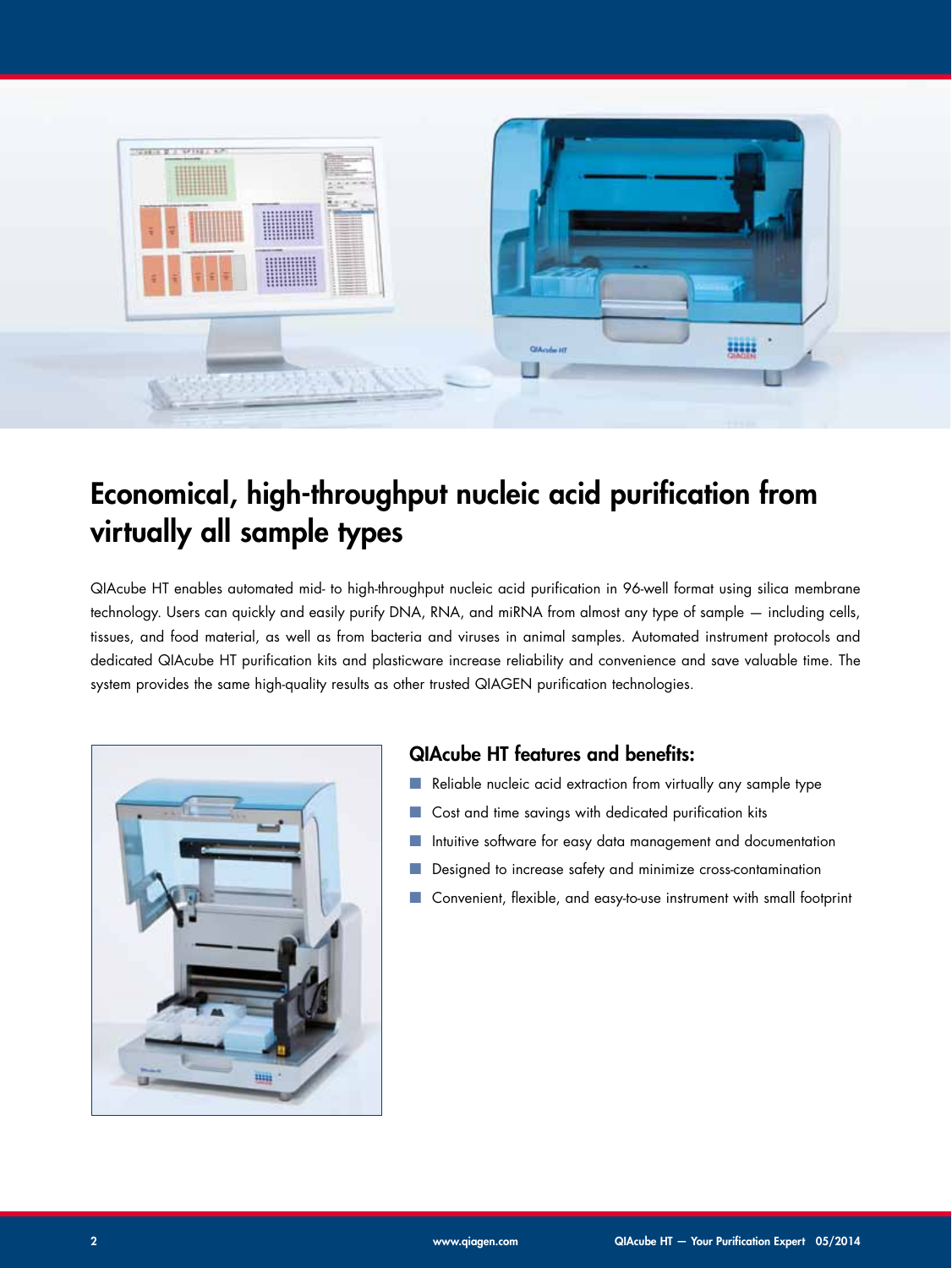#### Innovative safety features

Advanced instrument safety features, including a translucent hood, help to protect precious samples from environmental contamination. The HEPA filter maintains positive clean air pressure on the worktable underneath the hood and protects precious samples from potential airborne contaminants. The UV light provides efficient worktable decontamination and helps to prevent cross-contamination. QIAcube HT ejects used tips externally through the tip disposal chute into a disposable plastic box located at the side of the instrument, preventing waste accumulation in the clean workspace. The tip disposal box holder keeps the box positioned correctly under the tip chute, and a secure-fitting lid makes waste disposal simple and safe.

#### Seamless integration into your workflow

QIAcube HT can be seamlessly integrated into your workflow and is fully compatible with QIAGEN assay technologies. Purified nucleic acids are eluted into a plate of collection tubes specifically designed for integration into downstream applications. This elution plate can be transferred to the QIAgility® instrument for automated PCR setup. Analysis by real-time PCR or RT-PCR can then be carried out on the Rotor-Gene® Q. For automated separation and analysis of a variety of nucleic acids, including single or multiple PCR fragments, the QIAxcel® Advanced capillary electrophoresis system overcomes the bottlenecks of gel electrophoresis. Visit www.qiagen.com/goto/automation for more on QIAGEN automation.



Convenient compact design. QIAcube HT is a compact, benchtop instrument with a very small footprint. It fits easily onto most lab benches and can be readily moved into biosafety level laboratories. QIAcube HT comes with a laptop computer for added flexibility.

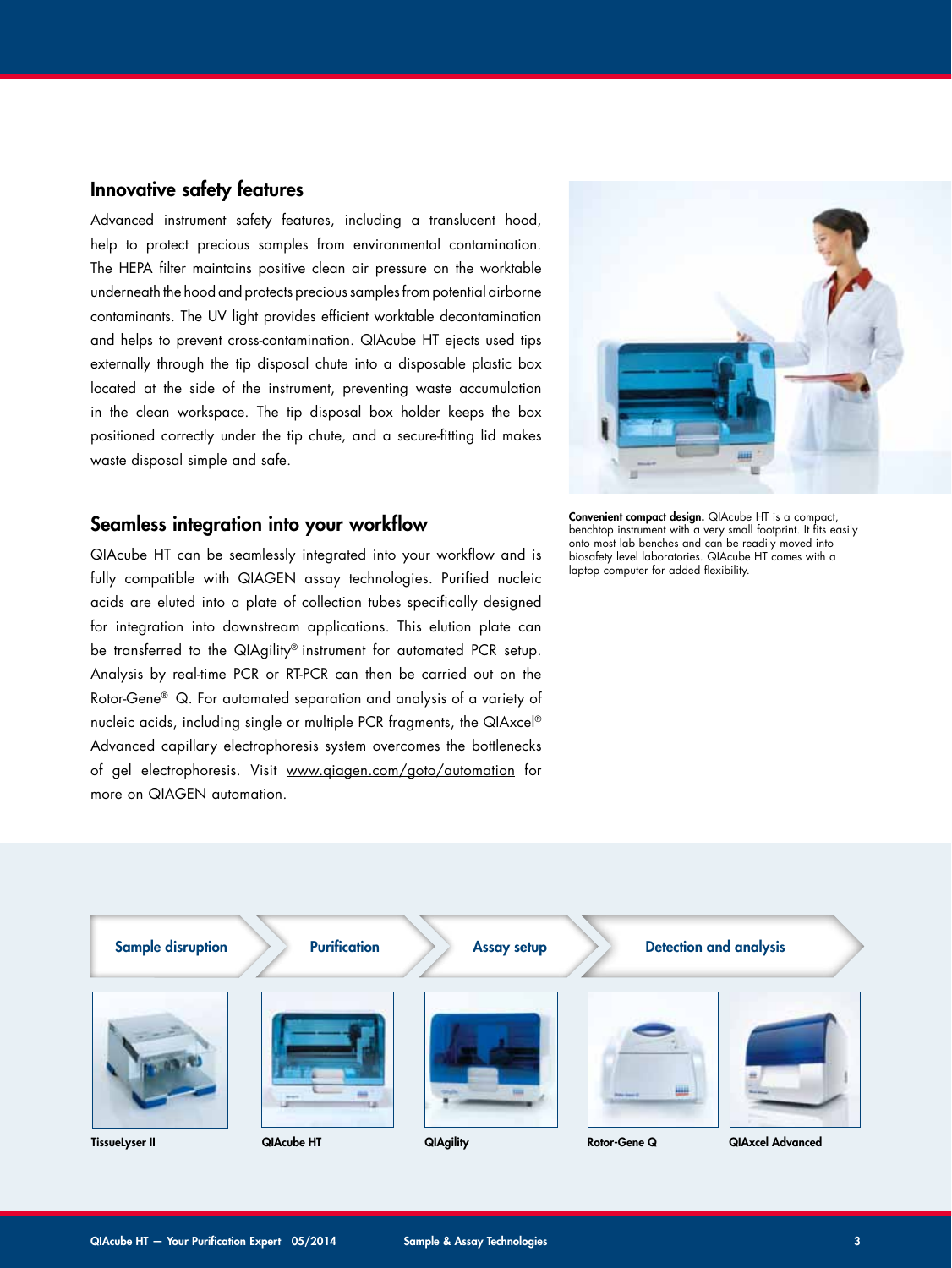#### Dedicated purification kits

QIAcube HT uses silica membrane technology for nucleic acid purification in 96-well format. Dedicated purification kits increase convenience and reliability while providing the same highquality results as other trusted QIAGEN purification technologies. All the plastic consumables required for typical purification runs are included in the QIAcube HT Plasticware package. Virtually any sample type can be used as starting material, including cells, tissues, bacteria, viruses, and food material.



#### Free up your time. Automated nucleic acid

purification with QIAcube HT and the dedicated QIAcube HT purification kits saves time and leaves you free to focus on other tasks.

#### DNA purification

Automated purification of total DNA from blood, cells, and tissue samples is quick, easy, and reliable with QIAcube HT and the dedicated QIAamp 96 DNA QIAcube HT Kit. Fresh or frozen whole blood containing common anticoagulants can be processed to provide high yields of pure DNA that perform well in downstream analyses (see figure 1). QIAcube HT lets users increase sample purification throughput without having to compromise on quality or reliability.



#### was purified from 50 or 200 µl of human blood treated with sodium citrate, heparin, or EDTA. Samples were processed manually with the QIAamp

Figure 1. Analysis of gDNA. Genomic DNA

96 DNA Blood Kit or on the QIAcube HT with the QIAamp 96 DNA QIAcube HT Kit. DNA was eluted in 200 µl. PCR was carried out for a 1.2 kb HugI gene fragment with 2.5 µl eluate. A 1 µl aliquot of each PCR was analyzed on the QIAxcel Advanced. M1: pUC18 *Hae*III marker; M2: phiX174 *Hae*III marker. DNA purified on QIAcube HT is of the same high quality as DNA from manual processing.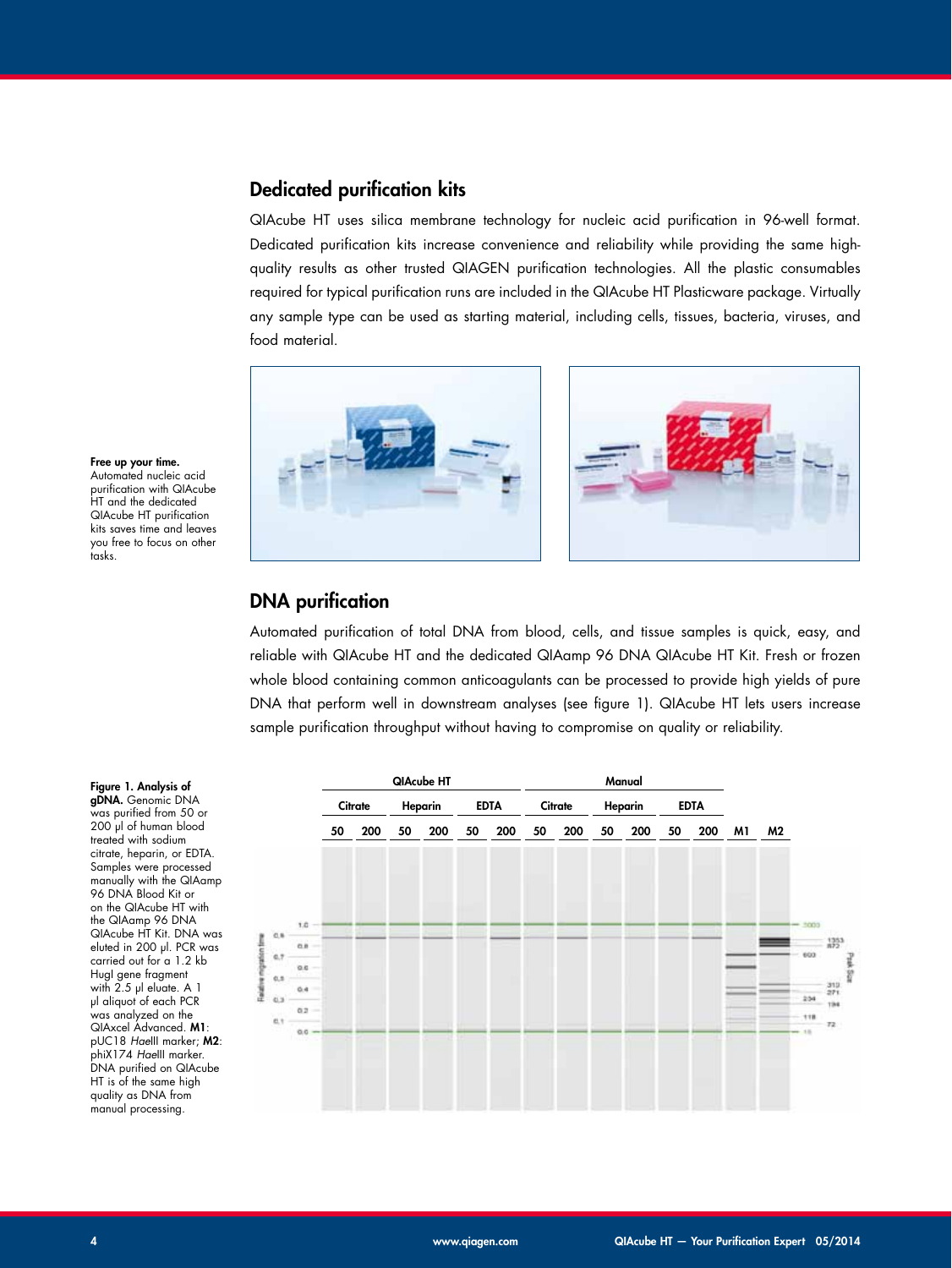#### RNA Purification

The RNeasy 96 QIAcube HT Kit makes RNA purification on the QIAcube HT simple and reliable. Six instrument protocols are available, depending on the starting material and desired size distribution of purified RNA. Users can expect linear sample recovery with no significant well-to-well variation across a 96-well plate. RNA purified with QIAcube HT exhibits high RNA Integrity Scores (RIS) (see figure 2) and performs well in downstream applications.

#### High performance with difficult sample types

Automated processing of complex samples is precise and repeatable between different purification runs on different days, providing not only convenience but also peace of mind. The QIAcube HT platform with the *cador* Pathogen 96 QIAcube HT Kit allows co-purification of viral RNA and bacterial DNA from various animal-derived samples using just one universal instrument protocol. Using proven QIAamp silica-membrane technology in a convenient 96-well format, contaminants and inhibitors are removed to yield high-quality pathogen nucleic acids that are ready for downstream analysis. The DNeasy *mericon* 96 QIAcube HT Kit has been specially adapted for use with QIAcube HT and uses an accelerated QIAcube Kidney Intestine QIAcube CTAB procedure to provide high yields of DNA from a variety of raw or processed food matrices, while minimizing carryover of PCR inhibitors. Biography Or  $\overline{L}$ 

|              | <b>RNA Integrity Score (RIS)</b> |         |                           |
|--------------|----------------------------------|---------|---------------------------|
|              | QIAcube HT                       | QIAcube | <b>BioRobot Universal</b> |
| Lung         | 8.3                              | 8.4     | 8.1                       |
| Kidney       | 8.4                              | 8.6     | 7.6                       |
| Spleen       | 8.7                              | 9.0     | 9.1                       |
| Intestine    | 8.8                              | 8.9     | 8.2                       |
| <b>Brain</b> | 7.7                              | 7.5     | 7.1                       |

### See the complete list of available kits at www.qiagen.com/QIAcubeHT-Kits!



Figure 2. High-quality RNA from tissues. RNA was isolated From 10 mg of various rat tissues stabilized in RNA/ater RNA Stabilization Reagent. RNA was purified using QIAzol Lysis Reagent and the QIAcube HT, BioRobot Universal System, or QIAcube. A 1 µl aliquot of each purified RNA sample was analyzed on QIAxcel Advanced using the QIAxcel RNA QC Kit v2.0. The resulting high RNA integrity scores (RIS) indicate recovery of high-quality RNA from all platforms.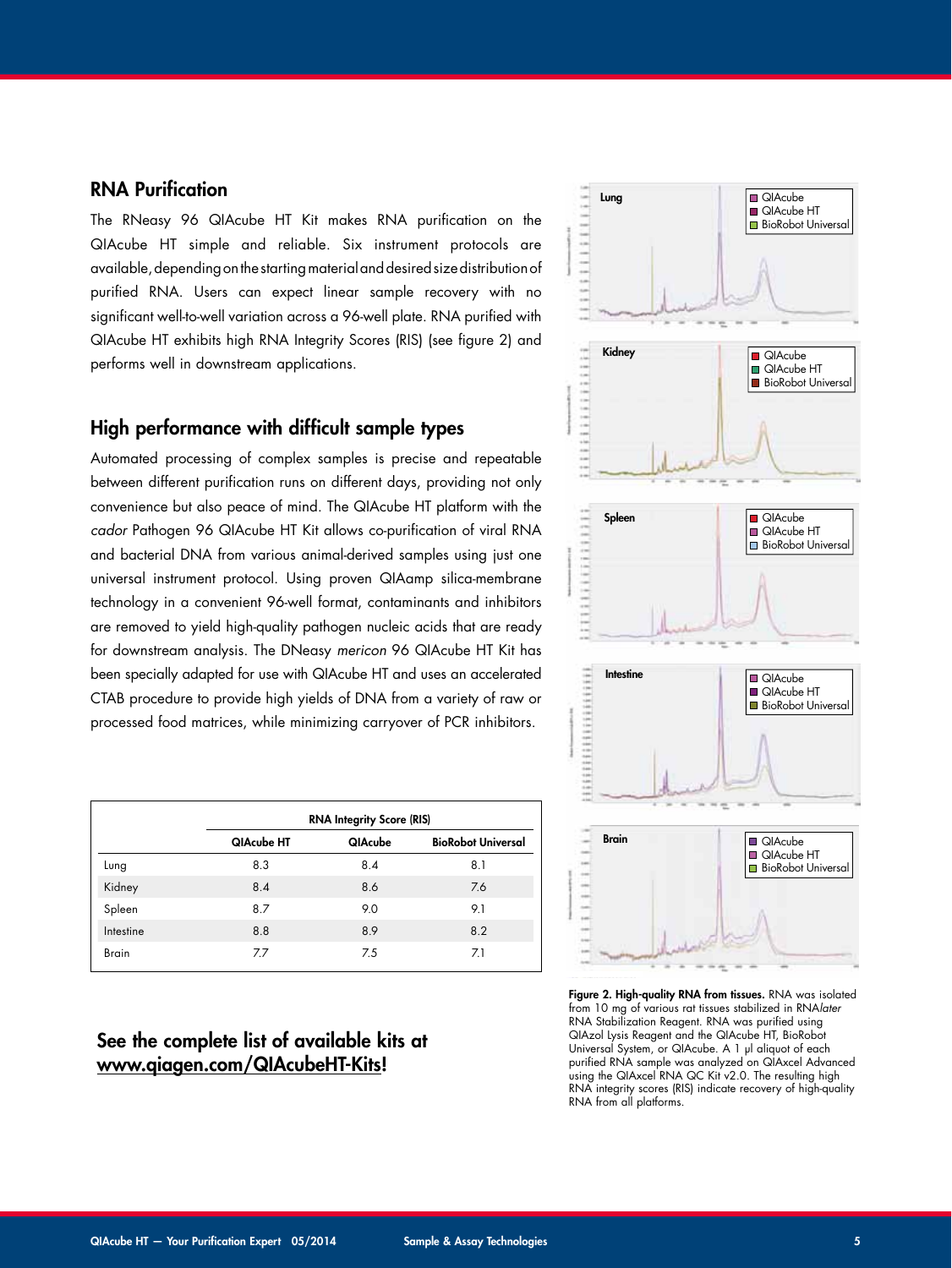

## For lower throughput needs, QIAcube is your answer

For researchers who do not need a throughput of 96 samples per run, we recommend the original QIAcube, which automates processing of more than 60 different QIAGEN spin-column kits. QIAcube eliminates tedious manual steps while enabling seamless integration of automated, low-throughput sample prep into the laboratory workflow. No change of purification chemistry is required, assuring fast startup and immediate results. All steps in the purification procedure are fully automated — up to 12 samples can be processed per run.

QIAcube is preinstalled with a variety of protocols for purification of RNA, genomic DNA, plasmid DNA, viral nucleic acids, and proteins, plus DNA and RNA cleanup. All standard protocols in the expanding range can also be downloaded free of charge. In addition, customized protocols tailored to meet specific application demands can be requested.



#### QIAcube features and benefits:

- Automation of trusted QIAGEN spin-column kits
- Elimination of manual processing steps
- Purification of DNA, RNA, or proteins
- More free time with affordable automated processing
- Standardized results and increased productivity

#### Discover more at www.qiagen.com/QIAcube!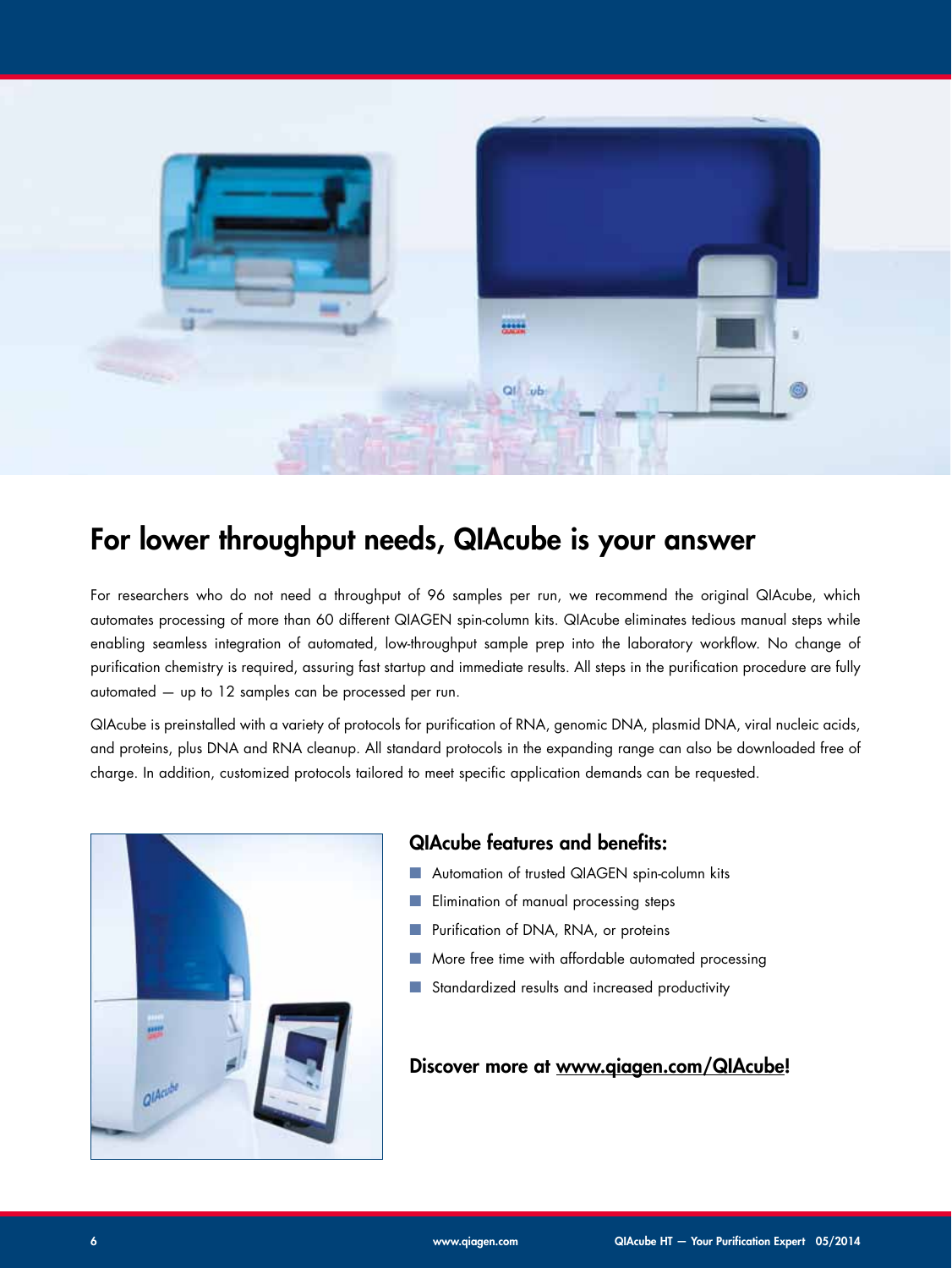#### Ordering Information

| Product                                 | <b>Contents</b>                                                                                                                                                                                                                             | Cat. no. |
|-----------------------------------------|---------------------------------------------------------------------------------------------------------------------------------------------------------------------------------------------------------------------------------------------|----------|
| QIAcube HT System                       | Robotic workstation with UV lamp, HEPA filter, laptop,<br>QIAcube HT operating software, start-up pack, installation<br>and training, 1-year warranty on parts and labor                                                                    | 9001793  |
| QIAcube HT Priority Package             | Robotic workstation with UV lamp, HEPA filter, laptop,<br>QIAcube HT operating software, startup pack; includes<br>Priority Package with installation, training, 2-year warranty<br>on parts and labor, and 2 preventive maintenance visits | 9001899  |
| <b>QIAcube HT Priority Package Plus</b> | Robotic workstation with UV lamp, HEPA filter, laptop,<br>QIAcube HT operating software, startup pack; includes<br>Priority Package with installation, training, 3-year warranty<br>on parts and labor, and 3 preventive maintenance visits | 9001900  |
| QIAcube HT Plasticware (480)            | S-blocks, filter tips, tape pads, elution microtubes, and strip<br>caps for nucleic acid purification with QIAcube HT                                                                                                                       | 950067   |
| cador Pathogen 96 QIAcube HT Kit (5)    | Reagents, buffers, and QIAamp 96 plates for purification<br>of viral RNA and DNA and bacterial DNA from animal<br>samples                                                                                                                   | 541641   |
| QIAamp 96 DNA QIAcube HT Kit (5)        | Reagents, buffers, and QIAamp 96 plates for purification<br>of DNA from blood and tissue samples                                                                                                                                            | 51331    |
| DNeasy mericon 96 QIAcube HT Kit (5)    | Reagents, buffers, and DNeasy 96 plates for purification of<br>DNA from raw and processed food samples                                                                                                                                      | 69571    |
| RNeasy 96 QIAcube HT Kit (5)            | Reagents, buffers, and RNeasy 96 plates for purification of<br>total RNA from animal and human cells and tissue                                                                                                                             | 74171    |

For up-to-date licensing information and product-specific disclaimers, see the respective QIAGEN kit handbook or user manual. QIAGEN kit handbooks and user manuals are available at www.qiagen.com or can be requested from QIAGEN Technical Services or your local distributor.

### Visit www.qiagen.com/p/QIAcubeHT and increase your purification throughput!

Trademarks: QIAGEN®, QIAcube®, QIAxcel®, Rotor-Gene®, *cador*®, *mericon*®, (QIAGEN Group). 1081892 05/2014 © 2010-2014 QIAGEN, all rights reserved.